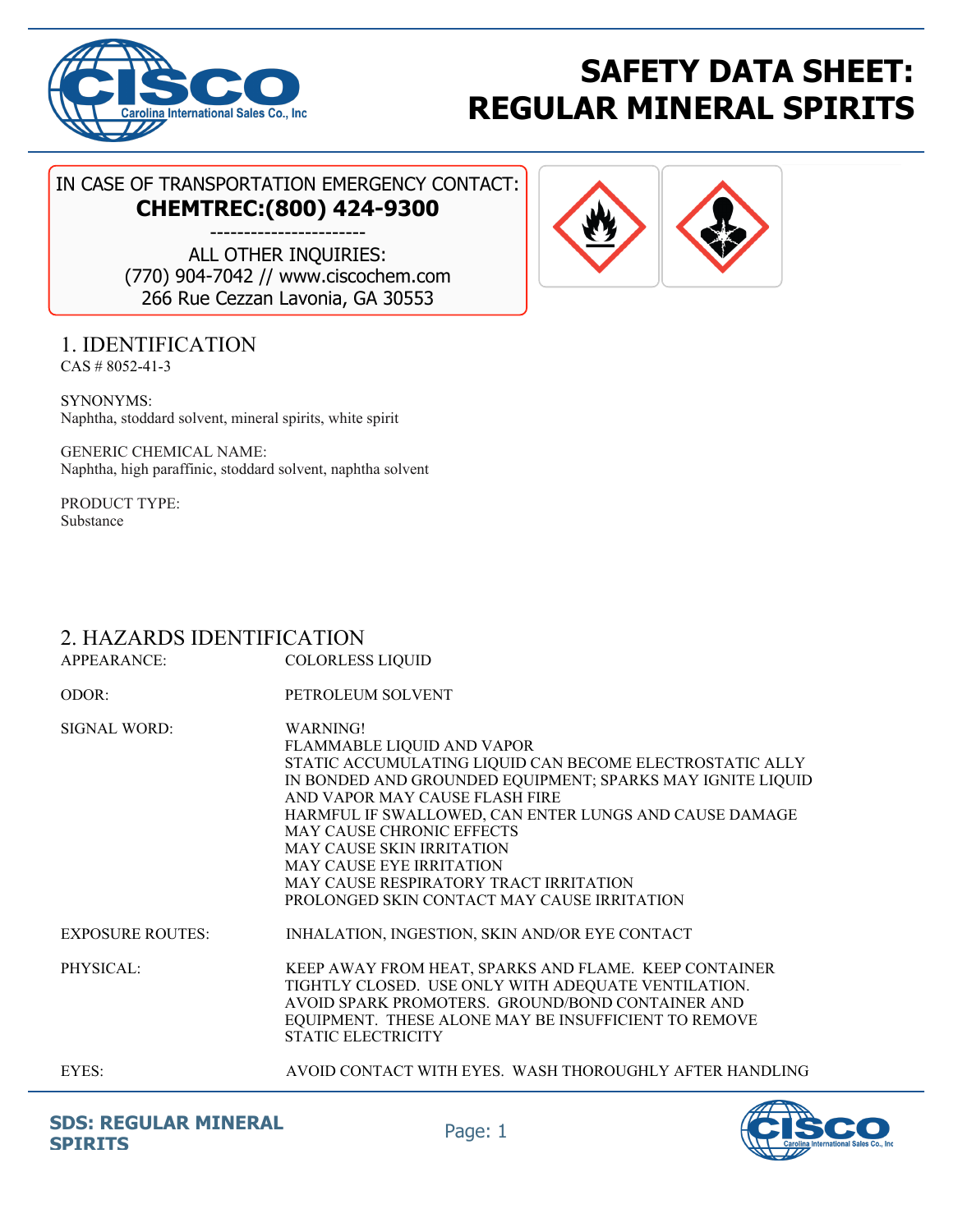#### SKIN: AVOID CONTACT WITH SKIN AND CLOTHING. WASH THOROUGHLY AFTER HANDLING

SYMPTOMS OF OVER EXPOSURE: IRRITATION TO EYES, NOSE, THROAT; DIZZINESS; DERMATITIS; CHEMICAL PNEOMONITIS (aspiration liquid) MEDICAL CONDITIONS AGGRAVATED BY EXPOSURE: PRE-EXISTING DISORDERS INVOLVING ANY TARGET ORGANS MENTIONED IN THIS MSDS ARE BEING AT RISK MAY BE AGGRAVATED BY OVER EXPOSURE TO THIS PRODUCT. CHRONIC EFFECTS: 3. COMPOSITION CAS # COMPONENT PERCENT

8052-41-3 STODDARD SOLVENT 100

#### HAZARDOUS CONSTITUENT(S) CONTAINED IN COMPLEX SUBSTANCES

| $CAS \#$       | <b>COMPONENT</b>                            | <b>PERCENT</b> |
|----------------|---------------------------------------------|----------------|
| $100 - 41 - 4$ | ETHYL BENZENE                               | 0 <sup>1</sup> |
| $111 - 84 - 2$ | <b>NONANE</b>                               | $1.0 - 8.0$    |
| 25551-13-7     | <b>TRIMETHYL BENZENE</b><br>(mixed isomers) | $0.5 - 5.0$    |

Component Regulatory Information

This product may be regulated, have exposure limits or other information identified as the following: Stoddard solvent, Ethyl Benzene, Nonane, Trimethyl Benzene (See Section 8)

### 4. FIRST AID MEASURES

#### EYES

Check for and remove any contact lenses. Immediately flush eyes with plenty of water for at least 15 minutes, occasionally lifting the upper and lower eyelids. Get medical attention immediately.

### **SKIN**

In case of contact, immediately flush skin with plenty of water for at least 15 minutes while removing contaminated clothing and shoes. Wash clothing before reuse. Clean shoes thoroughly before reuse. Get medical attention immediately.

#### INHALATION:

Move exposed person to fresh air. If not breathing, if breathing is irregular or if respiratory arrest occurs, provide artificial respiration or oxygen by trained personnel. Loosen tight clothing such as a collar, tie, belt or waistband. Get medical attention immediately.

### INGESTION:

DO NOT INDUCE VOMITING. If conscious, rinse out mouth with water. Get medical attention immediately.

#### NOTE TO PHYSICIANS

No specific treatment. Treat symptomatically. Contact poison treatment specialist immediately if large quantities have been ingested or inhaled.

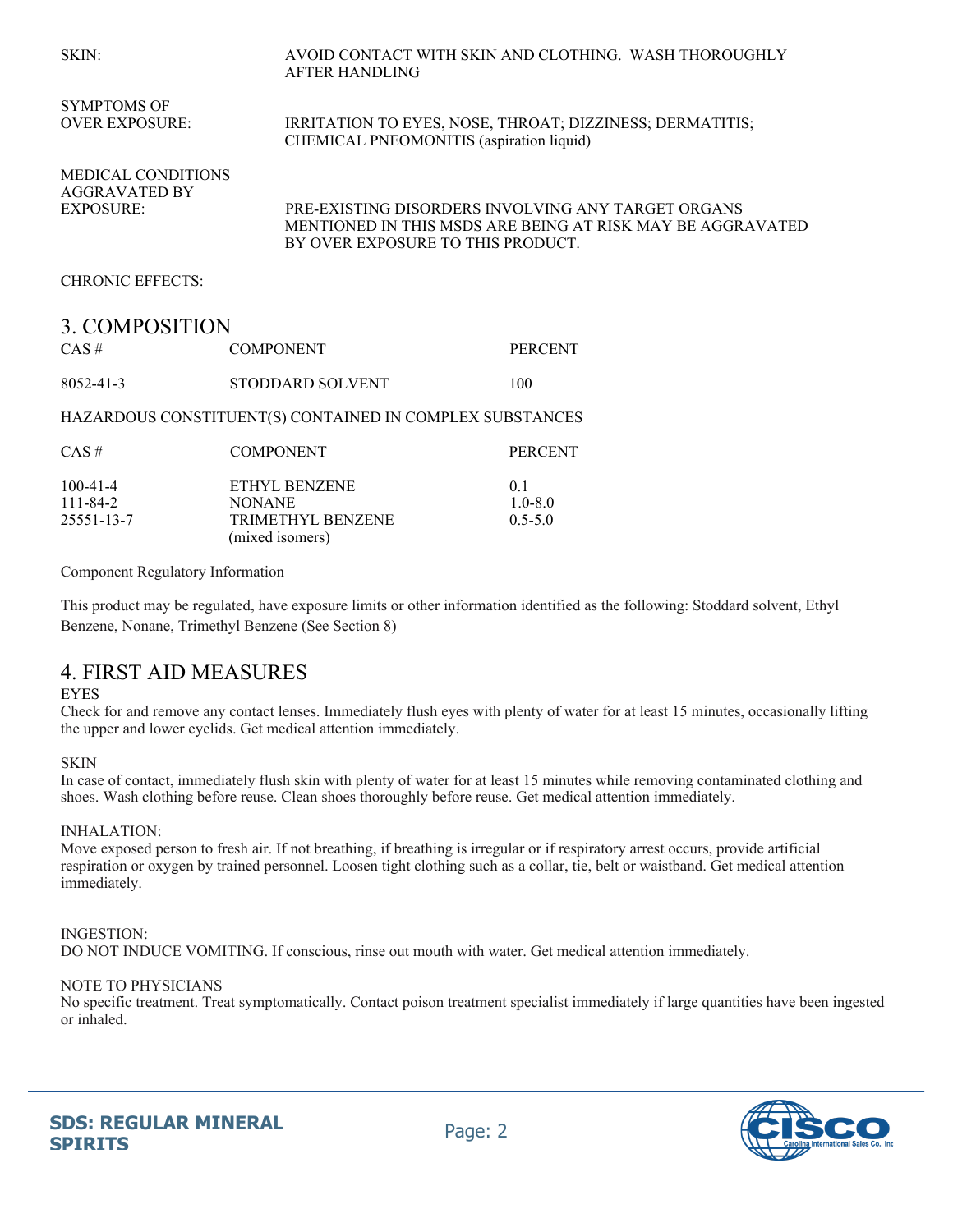# 5. FIRE FIGHTING MEASURES

### Flammable Properties

This product is a flammable static accumulating liquid. Static accumulating liquid can become electrostatically charged even in bonded and grounded equipment. Sparks may ignite liquid and vapor may cause flash fire. Static electricity accumulation may be significantly increased by the presence of small quantities of water or other contaminates. Restrict flow velocity to avoid build-up of static charge. Refer to NFPA 77, API 2003, and CENELEC CLC/TR 50404 for further guidance.

Extinguishing Media

Use dry chemical, CO2, water spray (FOG) or foam

Specific Hazards Arising from Chemical

Elevated temperatures can lead to the formation of irritating fumes and vapors. Decomposition products may include the following materials: Carbon dioxide and Carbon monoxide.

Protective Equipment and Precautions for Firefighters

Fire-fighters should wear appropriate protective equipment and self-contained breathing apparatus (SCBA) with a full face-piece operated in positive pressure mode.

### 6. ACCIDENTAL RELEASE MEASURES

### Personal Precautions

No action shall be taken involving any personal risk or without suitable training. Evacuate surrounding areas. Keep unnecessary and unprotected personnel from entering. Do not touch or walk through spilled material. Shut off all ignition sources. No flares, smoking or flames in hazard area. Avoid breathing vapor or mist. Provide adequate ventilation. Wear appropriate respirator when ventilation is inadequate. Put on appropriate personal protective equipment.

### Environmental Precautions

Avoid dispersal of spilled material and runoff and contact with soil, waterways, drains and sewers. Inform the relevant authorities if the product has caused environmental pollution.

Methods for Containment Stop leak if without risk.

### Methods for Cleanup

Move containers from spill area. Approach release from upwind. Absorb with an inert dry material and place in an appropriate waste disposal container. Dispose of via a licensed waste disposal contractor.

# 7. HANDLING AND STORAGE

### Handling Procedures

Eating, drinking, and smoking should be prohibited in areas where this material is handled, stored and processed. Workers should wash hands and face before eating, drinking and smoking. Remove contaminated clothing and protective equipment before entering eating areas. Do not get in eyes or on skin or clothing. Do not ingest. Avoid breathing vapor or mist. Use only with adequate ventilation. Use non-sparking tools.

### Shipping and Storing Procedures

Store in accordance with local regulations. Store in a segregated and approved area. Keep in the original container protected from direct sunlight in a dry, cool and well-ventilated area, away from incompatible materials. Do not store in unlabeled containers. Store and use away from heat, sparks, open flame or any other ignition source. Take precautionary measures against electrostatic discharges. To avoid fire or explosion, dissipate static electricity during transfer by grounding and bonding containers and equipment before transferring material. Empty containers that retain product residue may be hazardous. Do not reuse container.

# 8. EXPOSURE CONTROLS AND PERSONAL PROECTION

Component Exposure Limits

 $\alpha$ , 11, 1 $\alpha$ , 1

| Stoddard Solvent<br>ACGIH TLV: | TWA: | $100$ ppm |      |                     |
|--------------------------------|------|-----------|------|---------------------|
| OSHA PEL:                      | TWA: | $500$ ppm | TWA: | $2900 \text{ mg/m}$ |

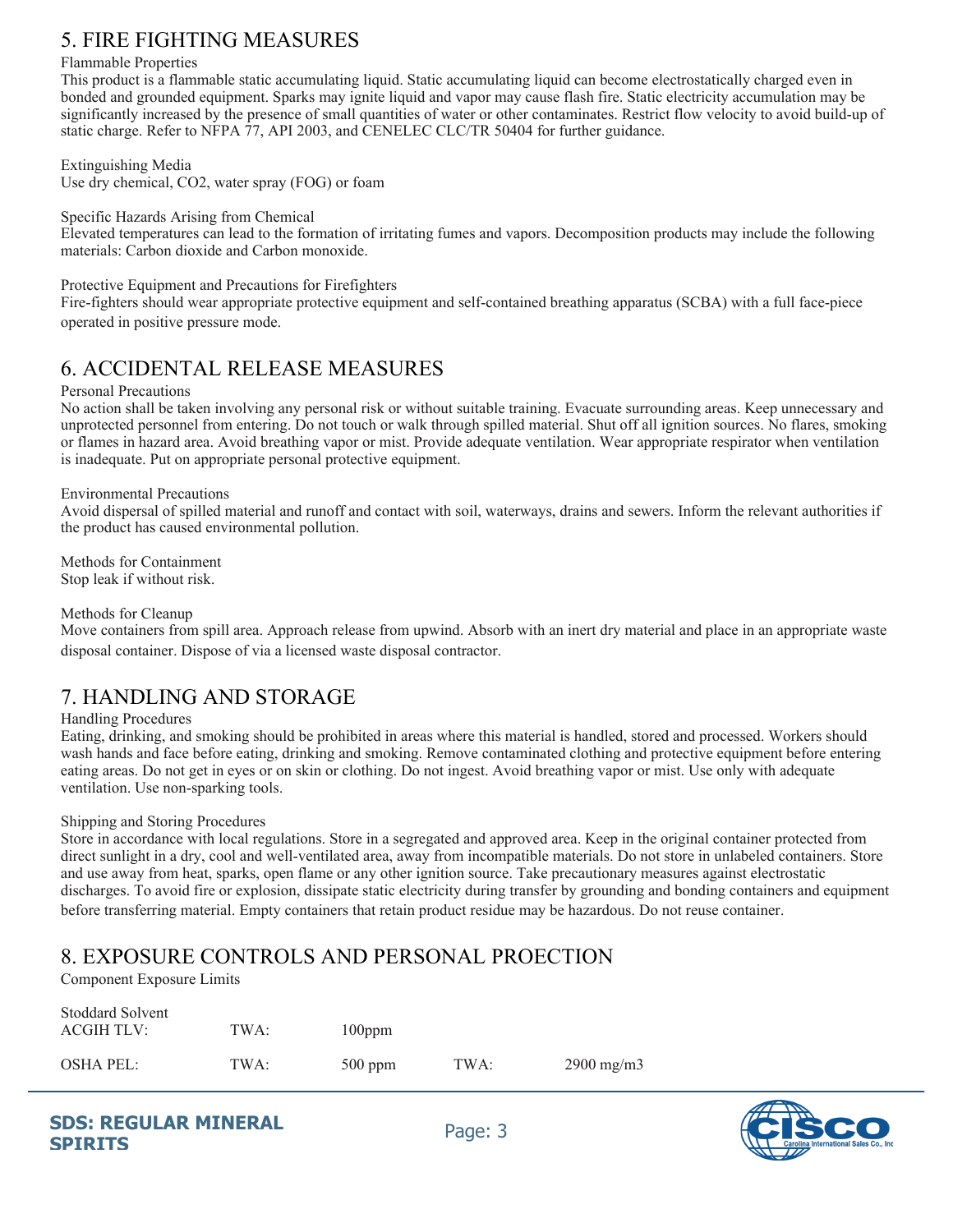| NIOSH REL:                                           | TWA:                      | $N/A$ ppm | TWA: | $350$ mg/m $3$     |
|------------------------------------------------------|---------------------------|-----------|------|--------------------|
| NIOSH Ceiling:                                       | 1800 mg/m $3$ [15 minute] |           |      |                    |
| Ethyl Benzene<br><b>ACGIH TLV:</b>                   | TWA:                      | 20 ppm    | TWA: | $N/A$ mg/m3        |
| <b>OSHA PEL:</b>                                     | TWA:                      | $100$ ppm | TWA: | $435 \text{ mg/m}$ |
| Nonane<br><b>ACGIH TLV:</b>                          | TWA:                      | $200$ ppm |      |                    |
| Trimethyl Benzene (all isomers)<br><b>ACGIH TLV:</b> | TWA:                      | 25 ppm    |      |                    |

N/A signifies not available.

#### ENGINEERING CONTROLS

This product is a static accumulating liquid. Ground/bond container and equipment. These alone may be insufficient to remove static electricity. Material should be handled in enclosed vessels and equipment. Use only in adequate ventilation. Use process enclosures, local exhaust ventilation or other engineering controls to keep worker exposure to airborne contaminants below any recommended or statutory limits.

### EYE/FACE PROTECTION

Chemical goggles or face shield

#### SKIN PROTECTION

Chemical resistant, impervious gloves complying with an approved standard should be worn at all times. Coveralls, apron, and boots as necessary to minimize contact.

#### RESPIRATORY PROTECTION

Use a properly fitted, air-purifying or air-fed respirator complying with an approved standard if a risk assessment indicated this is necessary. Respirator selection must be based on known or anticipated exposure levels.

#### GENERAL HYGIENE

Wash hands, forearms and face thoroughly after handling chemical products, before eating, smoking and using the lavatory and at the end of the working period. Appropriate techniques should be used to remove potentially contaminated clothing.

### 9. PHYSICAL AND CHEMICAL PROPERTIES

Note: Physical and chemical properties are provided for safety, health and environmental considerations only and may not fully represent product specifications. Please see the Product Specification Sheet for further information.

| Appearance:                                  | Colorless         |
|----------------------------------------------|-------------------|
| Odor:                                        | Petroleum solvent |
| Physical State:                              | Liquid            |
| Flash Point (f):                             | 105               |
| Boiling Point (f):                           | >310              |
| Vapor Pressure<br>(mm Hg at $20^{\circ}$ C): | 0.62              |
| Water Soluble:                               | NΟ                |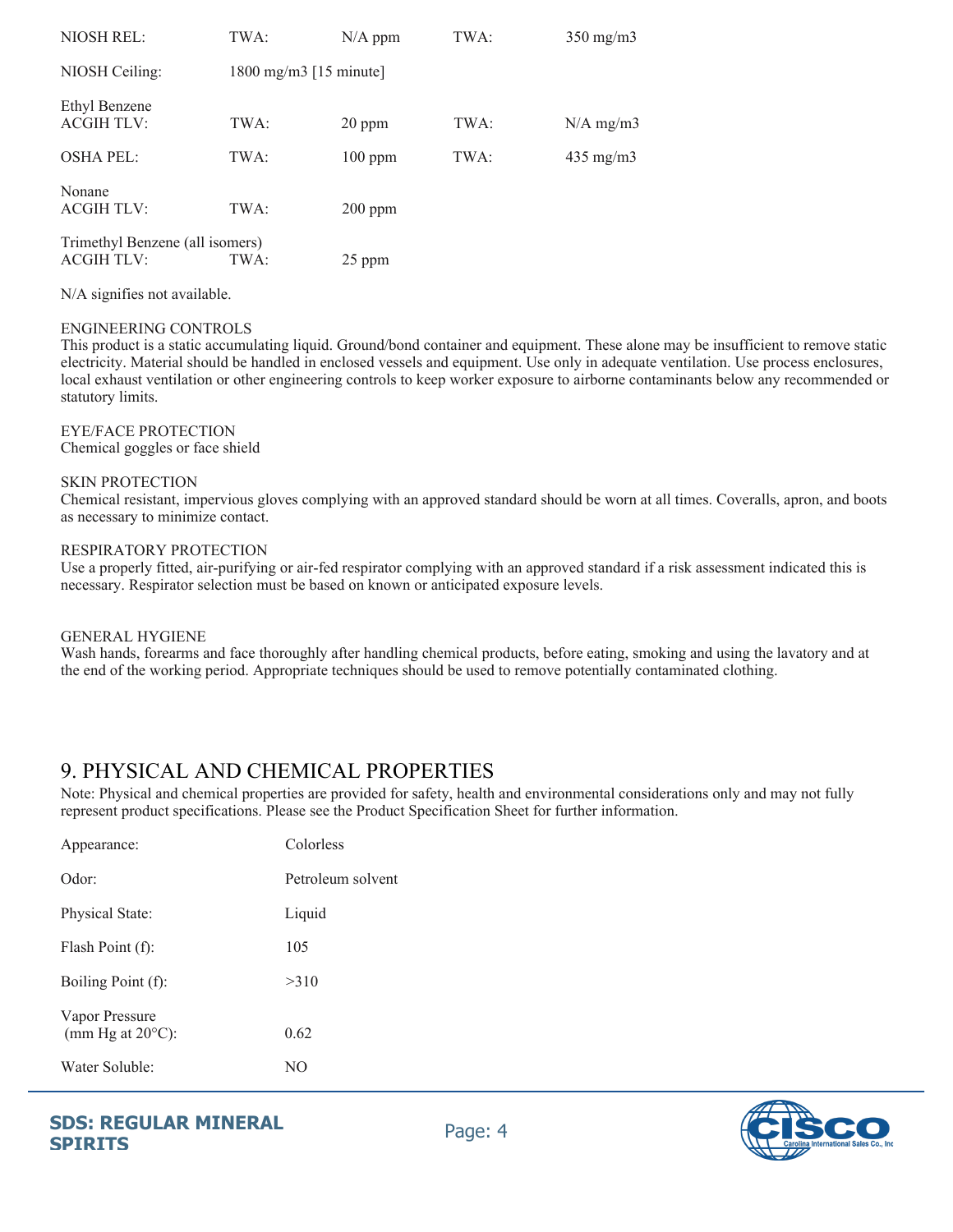| Specific Gravity $(g/cc)$ : | .77           |
|-----------------------------|---------------|
| Density (lbs/gal)           | 64            |
| PH:                         | Not available |

### 10. STABILITY AND REACTIVITY

| Stability:                           | Stable under normal conditions. If heated, product's static accumulation will<br>rise and could cause flash fire. |
|--------------------------------------|-------------------------------------------------------------------------------------------------------------------|
| Polymerization:                      | No polymerization                                                                                                 |
| Incompatibility:                     | Strong acids and oxidizing materials                                                                              |
| Conditions to Avoid:                 | High temperatures, sparks, flames                                                                                 |
| Hazardous Decomposition<br>Products: | Does not decompose at ambient temperatures                                                                        |

# 11. TOXICOLOGICAL INFORMATION

Acute Exposure Minimally toxic. Negligible hazards at ambient/normal handling temperatures.

Respiratory Irritation

If material is misted or if vapors are generated from heating, exposure may cause irritation of mucous membranes and the upper respiratory tract. Based on data from components or similar materials.

Eye Irritation May cause eye irritation. Vapors formed from heating may cause eye irritation.

Skin Irritation May cause skin irritation

Sensitization Not expected to cause skin or respiratory sensitization.

Component Analysis – LD50 / LC50 Acute Toxicity Estimate (ATE) Values for Product:

| Inhalation LC50 Rat | $21 \text{ mg/L} 1 \text{ HR}$ |
|---------------------|--------------------------------|
| Oral LD50 Rat       | $>7000$ mg/kg                  |
| Dermal LD50 Rabbit  | $>2000$ mg/kg                  |

Chronic Exposure

### Target Organ Effects

Vapor/aerosol concentrations above recommended exposure levels are irritating to the eyes and respiratory tract, may cause headaches, dizziness, anesthesia, drowsiness, unconsciousness and other central nervous system effects including death. Prolonged or repeated direct exposure to the skin results in symptoms of irritation and redness, dermatitis or oil acne.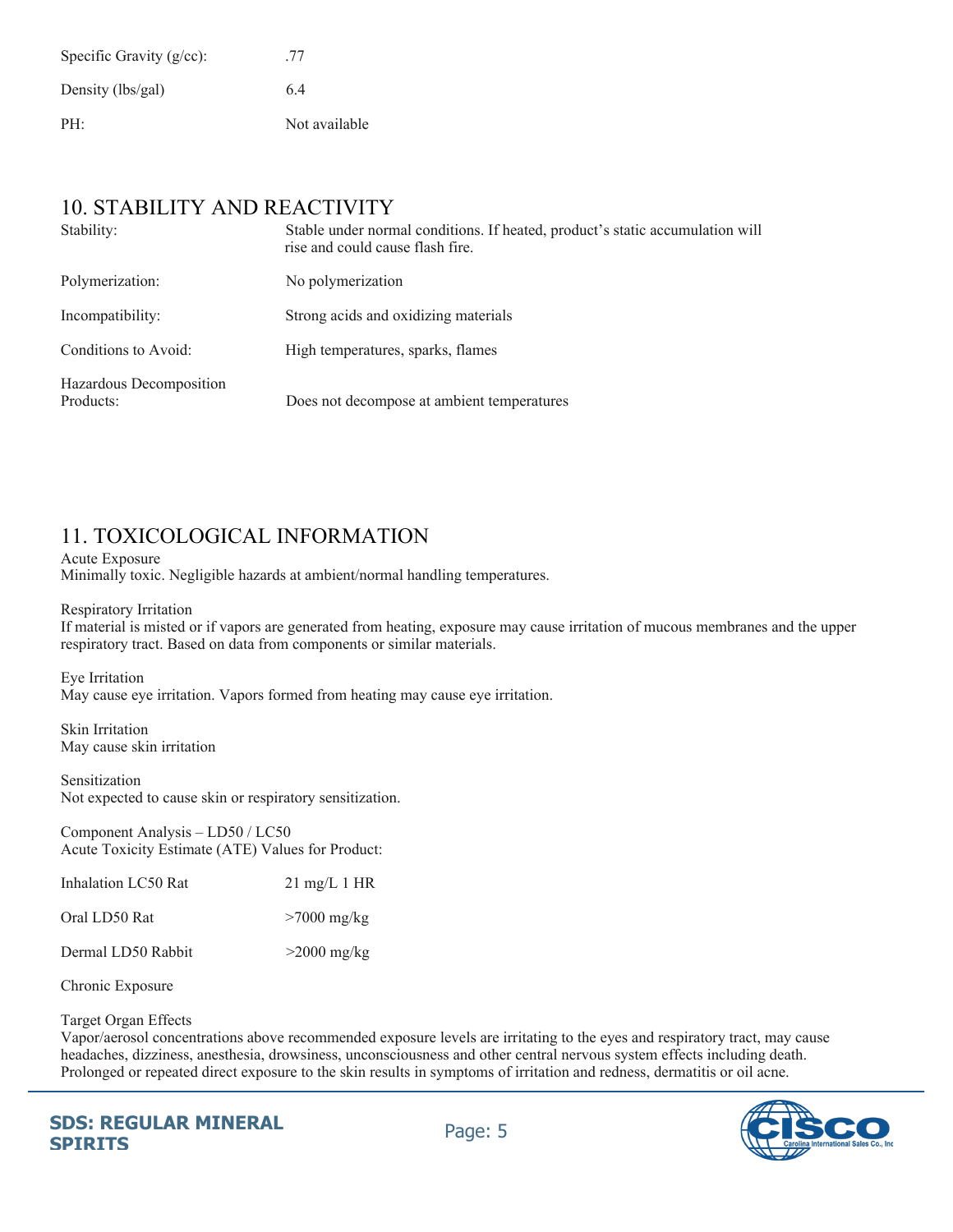Small amounts of liquid aspirated into the lungs during ingestion or from vomiting may cause chemical pneumonitis or pulmonary edema.

**Carcinogenicity** 

Contains Ethyl Benzene which is considered a carcinogen under IARC. It has caused cancer in laboratory animal studies. The relevance of these findings to humans is uncertain.

Mutagenicity

No data available to indicate product or any components present at greater than .1% are mutagenic or genotoxic.

Reproductive Toxicity No data available to indicate either product or components present at greater than .1% that may cause reproductive toxicity.

Teratogenicity No data available to indicate product or any components contained at greater than .1% may cause birth defects.

### 12. ECOLOGICAL INFORMATION

Component Analysis- Ecotoxicity – Aquatic Life

| Duration/T est/Species<br>96 Hr LC50<br>Pimephals promelas |                | Concentrations/Conditions<br>$N/A$ mg/L |
|------------------------------------------------------------|----------------|-----------------------------------------|
| Degradability                                              | Not determined |                                         |
| <b>Bioaccumulation</b>                                     | Not determined |                                         |
| Soil Mobility                                              | Not determined |                                         |

### 13. DISPOSAL CONSIDERATIONS

### Disposal Instructions

The generation of waste should be avoided or minimized wherever possible. Treatment, storage, transportation and disposal must be in accordance with applicable Federal, State/Provincial, and Local regulations.

### 14. TRANSPORT INFORMATION

EMERGENCY RESPONSE GUIDE NUMBER: 128

### U.S. DOT BULK (OVER 119 GALLONS)

UN 1268, PETROLEUM DISTILLATES , N.O.S. (Naphtha solvent), 3, PG III, combustible liquid

Bulk container must be labeled on two opposing sides

U.S. DOT Non-bulk (under 119 gallons) Not regulated.....Exempt from labeling and placarding unless shipped via Air or Vessel

\*Truck/Rail car must be placarded on all 4 sides if aggregate gross weight exceeds 1,000 pounds

# 15. REGULATORY INFORMATION

SARA Extremely Hazardous

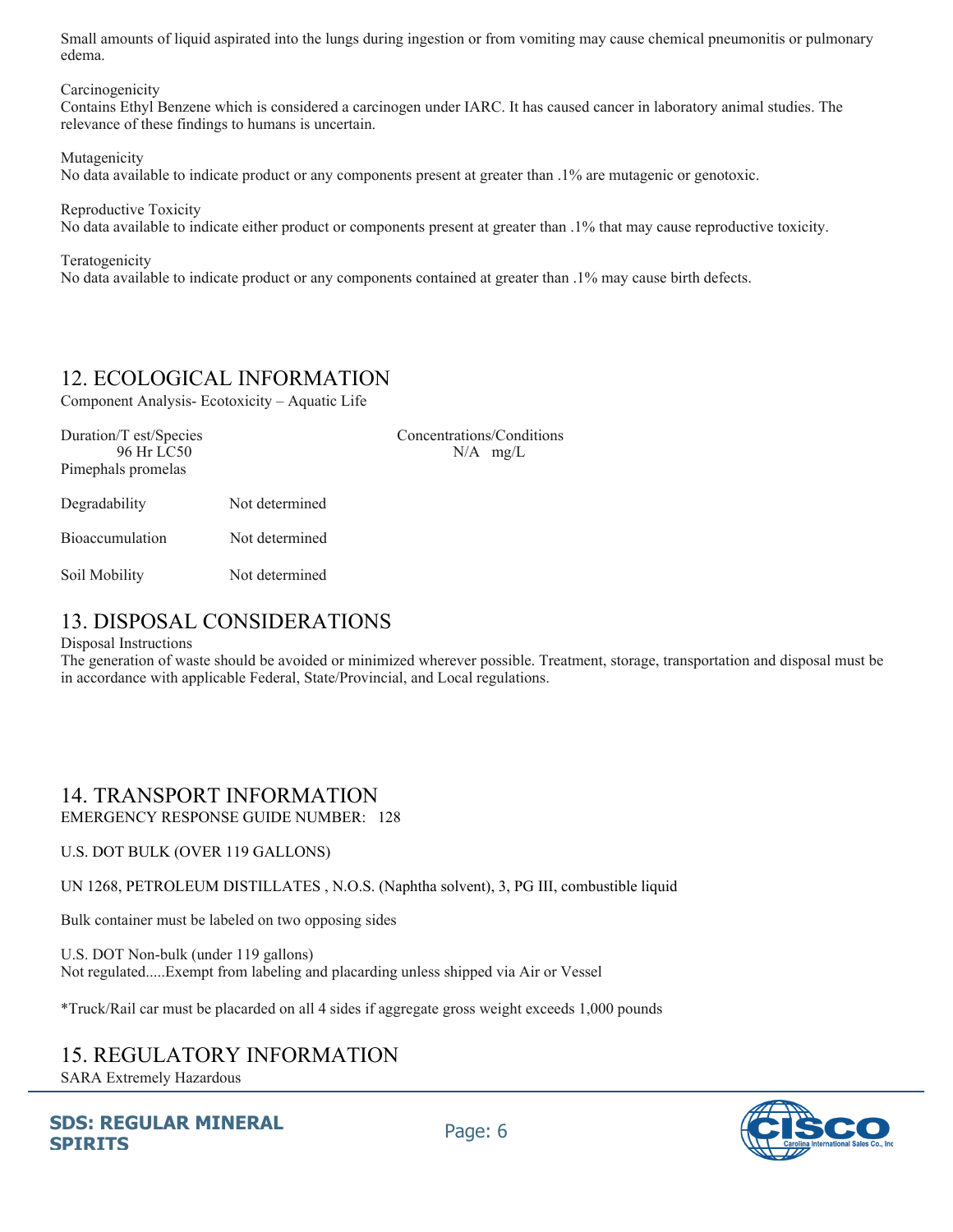### Substances (Sections 302 & 304)

This product does not contain greater than 1% of any "extremely hazardous substances" listed pursuant to Title III of the Superfund Amendments and Reauthorization Act of 1986 (SARA) Section 302 or Section 304 as identified in 40 CFR Part 355, Appendix A and B.

SARA Section 313

This product contains the following components in concentrations greater than 0.1% for carcinogenic substances and/or 1.0% of the substances subject to the reporting requirements of Section 313 of Title III of the Superfund Amendments and Reauthorization Act of 1986 and 40 CFR Part 372:

Ethyl Benzene (CASRN: 100-41-4): 0.1% 1,2,4 Trimethylbenzene (CASRN: 95-63-6): 2.7%

| SARA Section 311 & 312 Classifications |            |
|----------------------------------------|------------|
| Acute Hazard:                          | NO.        |
| Chronic Hazard:                        | <b>YES</b> |
| Fire Hazard:                           | <b>YES</b> |
| Reactivity Hazard:                     | NO.        |

CERCLA

This product contains the following components listed under the Comprehensive Environmental Response, Compensation and Liability Act of 1980 (CERCLA) in 40 CFR Part 302, Table 302.4: Ethyl Benzene (CASRN: 100-41-4): 0.1% RQ=1,000 lbs.

CALIFORNIA PROP 65

This product contains chemical(s) known to the state of California to cause cancer and/or birth defects.

Clean Water Act / Oil Pollution Act

This product may be subject to regulation by Section 311 of the Clean Water Act and the Oil Pollution Act. Releases of the product into or leading to surface waters must be reported to the National Response Center at 1-800-424- 8802.

PA RIGHT TO KNOW ACT This product contains the following components listed under the Pennsylvania Right To Know Act: Stoddard Solvent (CASRN: 8052-41-3) N-Decane (CASRN: 124-18-5) N-Nonane (CASRN: 111-84-2) 1,2,4 Trimethylbenzene (CASRN: 95-63-6) Ethyl Benzene (CASRN: 100-41-4)

Global Chemical Inventories

| <b>INVENTORY</b>   | <b>COMPONENT</b>      |  |
|--------------------|-----------------------|--|
|                    | <b>ALL COMPONENTS</b> |  |
| US TSCA            | Present*              |  |
| EU                 | Present               |  |
| JAPAN              | Not available         |  |
| <b>AUSTRALIA</b>   | Present               |  |
| NEW ZEALAND        | Present               |  |
| <b>CANADA</b>      | Present               |  |
| <b>SWITZERLAND</b> | Not Available         |  |
| <b>KOREA</b>       | Present               |  |
| <b>PHILIPPINES</b> | Present               |  |
| <b>CHINA</b>       | Present               |  |
| <b>TAIWAN</b>      | Present               |  |
|                    |                       |  |

\*May be subject to TSCA 12b export notification. Contains Nonane (CASRN: 111-84-2) at 7.85%.